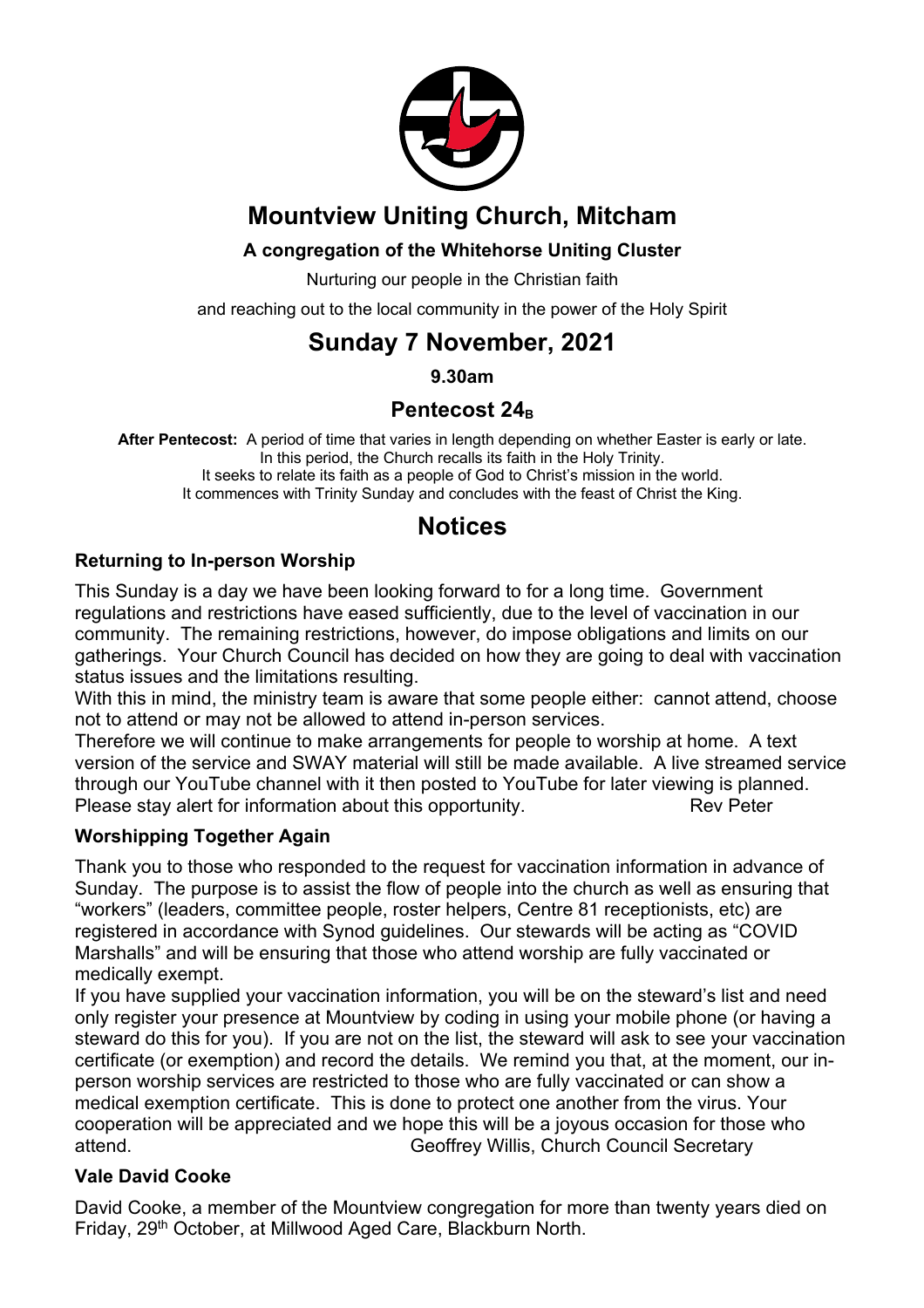He served as a steward and was a regular Bible reader and participant in church activities. His wife, Meg, was a receptionist at Centre 81 during its early years and David donated the air-conditioner in Centre 81 in her memory. David's health declined following several falls and a bleed on the brain – he would have had his  $94<sup>th</sup>$  birthday on the  $25<sup>th</sup>$ November. David had been a keen hockey player and loved his shiny red car!! As an avid Melbourne Football Club supporter he delighted in their success this year.

A funeral service will be held at Potters Receptions, 321 Jumping Creek Rd, Warrandyte, on Thursday, 11<sup>th</sup> November, at 11.00 a.m. As there is a limit of 50 people for funerals, please 'phone his daughter, Jacqui -0439 660 706 – if you would like to attend.

#### **Centre 81 is back and COVID 19 friendly!**

We opened our door on Friday November 5, and will be open on Tuesdays and Fridays from 10.00 a.m. until 12.00 noon until Friday December 17. Anyone who feels like a chat, as long as you are double vaccinated, we would love to see you. It's been a long time since we have been able to be together.

If you have donations for our Christmas Hampers, please either drop them off at Centre 81, during the above hours, or if you would like them collected, please call Jill Kidd, 0412 110 388 or 9874 3594, and she would be delighted to collect them from your front door. Jill Kidd

#### **Tech Share and Learn**

The group met last Tuesday and explored how to insert material into PowerPoint. We looked at videos, sound files and inserting other PowerPoint files. We also considered how to make things better and simpler each time we do a PowerPoint.

Our next session will be Tuesday week, Tuesday 16<sup>th</sup> November at 7:30pm. This time we will meet in person at the Forest Hill Church. This will be an opportunity to catch up on things we have looked at previously, help one another and see how one church sets up their audio and visual arrangements. Please bring your own device if possible. If you cannot do so, bring a notepad and pen and we will still make room for you to practice what you learn.

#### **Halloween Collection**

On Sunday last, October 31st, despite the COVID restrictions, a group of our young people made their annual collection of food from our local neighbourhood.

After leaving a "flyer" in letterboxes a few days in advance, many boxes of food, toiletries, books, pencils etc. were collected from an expectant group of neighbours, who for many years, have supported this Halloween collection.

We at Centre 81 can only say "thank you" for your efforts over many years, and the recipients of a Hamper at Christmas, I'm sure, will agree too. July 1997 and Muslim Still Kidd

#### **Whitehorse Cluster Op Shop @ Forest Hill – Volunteers**

The Op Shop will be re-opening (fingers crossed) around the end of November. Volunteers are always welcome and needed.

The Whitehorse Cluster's Mission and Outreach group has this as a cluster mission project and members of all 3 congregations feel some of their members may be interested to volunteer. The commitment is not onerous as each volunteer can select what days they can work and how often.

Please contact David La Fontaine on 0418 640 018, or email dmlafontaine@bigpond.com for more information. He is waiting to hear from you.

## **Worship Roster**

#### **This Sunday 7 November:** Rev Pete Rivett

Margaret Swain (Vestry/Fellowship) Heather Barnes (Fellowship) Jill Kidd (Fellowship) Colleen Rowe (Fellowship) Michael Plumridge (Lead Steward)

**Next Sunday 14 November:** Rev Peter Cannon